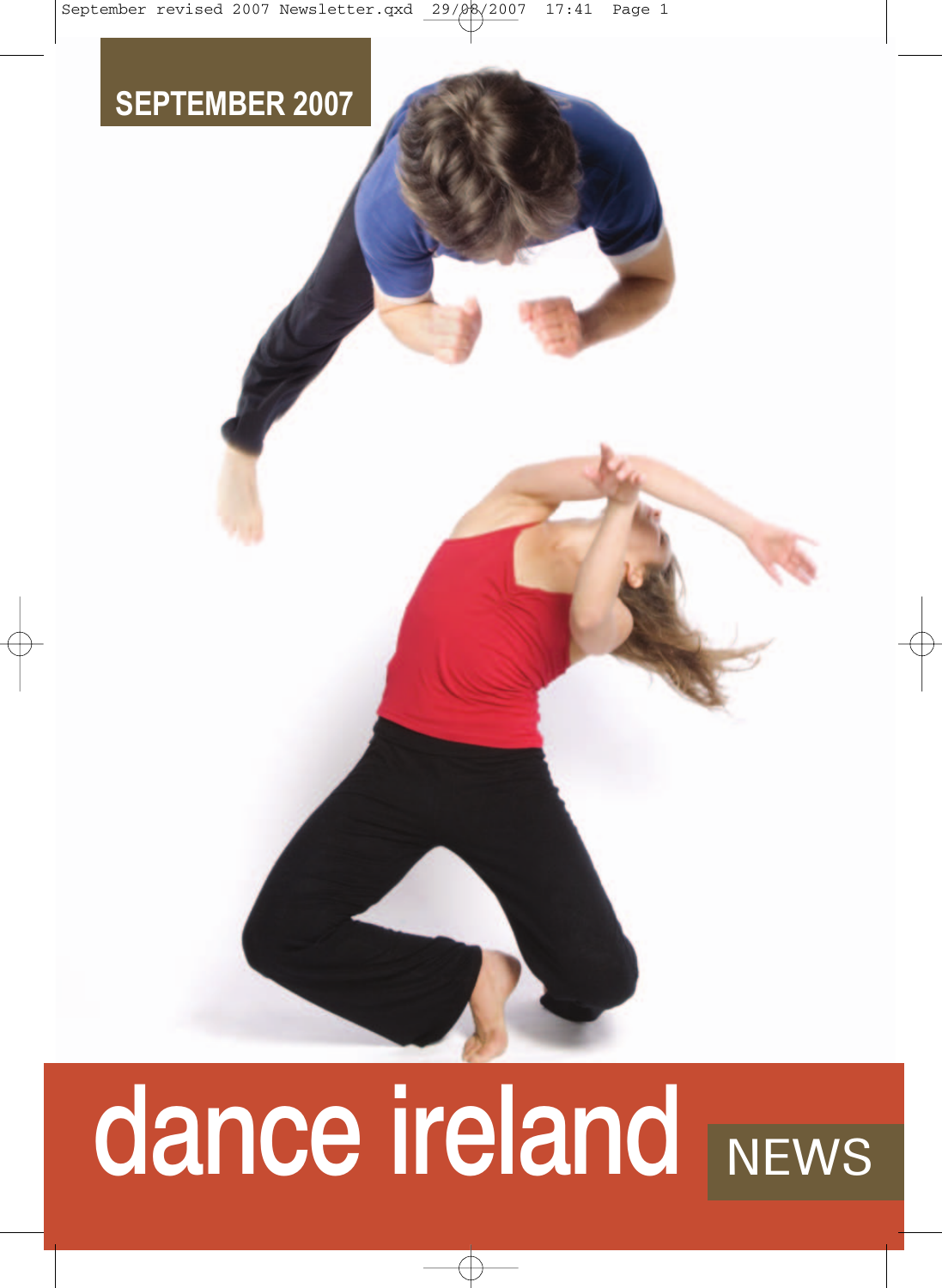Dance Ireland, the trading name of the Association of Professional Dancers in Ireland Ltd., was established in 1989 as a membership-led organisation dedicated to the promotion of professional dance practice in Ireland. Since that time it has evolved into a national, strategic resource organisation whose core aims include the promotion of dance as a vibrant artform, the provision of support and practical resources for professional dance artists and advocacy on dance and choreography issues.

Dance Ireland also manages DanceHouse, a purpose-built, state-of-the-art dance rehearsal venue, located in the heart of Dublin's north-east inner city. DanceHouse is at the heart of Dance Ireland activities, as well as being a home for professional dance artists and the wider dance community. In addition to hosting our comprehensive artistic programme of professional classes, seminars and workshops, and a fully-equipped artists' resource room, DanceHouse offers a range of evening classes to cater to the interests and needs of the general public.

#### **BOARD MEMBERS**

Liz Roche *Chairperson*, Ríonach Ní Néill *Secretary*, Muirne Bloomer, Adrienne Brown, Megan Kennedy, Joseph Melvin, Fearghus Ó Conchúir, John Scott, Gaby Smith.

#### **DANCE IRELAND PERSONNEL**

Paul Johnson, *Chief Executive* Siân Cunningham, *General Manager/DanceHouse*  Elisabetta Bisaro, *Development Officer* Duncan Keegan, *Administrator*  Brenda Crea & Glenn Montgomery, *Receptionists/Administrative Assistants*  Dance Ireland, DanceHouse, Liberty Corner, Foley Street, Dublin 1. Tel: 01 855 8800 Fax: 01 819 7529

Email: info@danceireland.ie Website: www.danceireland.ie

**Dance Ireland News** is published 12 times a year

*Published by Dance Ireland, DanceHouse, Liberty Corner, Foley St, Dublin 1, Ireland.*

*Printed by CRM Design & Print, Unit 6, Bridgecourt Office Park, Walkinstown Ave. Dublin 12, Ireland.*

#### **ISSN 1649-9506**

#### **Disclaimer**

Dance Ireland reserves the right to edit or amend all articles or notices published in this magazine. The views expressed are those of contributors or editor and do not necessarily represent the views of Dance Ireland members.

**2**

**Cover:** Dylan Quinn, Romina Pedroli, Maiden Voyage Dance Co. **Cover photo credit:** Chris Hill

#### **Deadlines for next edition:**

**October 2007** Copy & Photos: Fri 14 September Inserts: Fri 21 September

*All photos submitted must be accompanied by appropriate credits and acknowledgements*

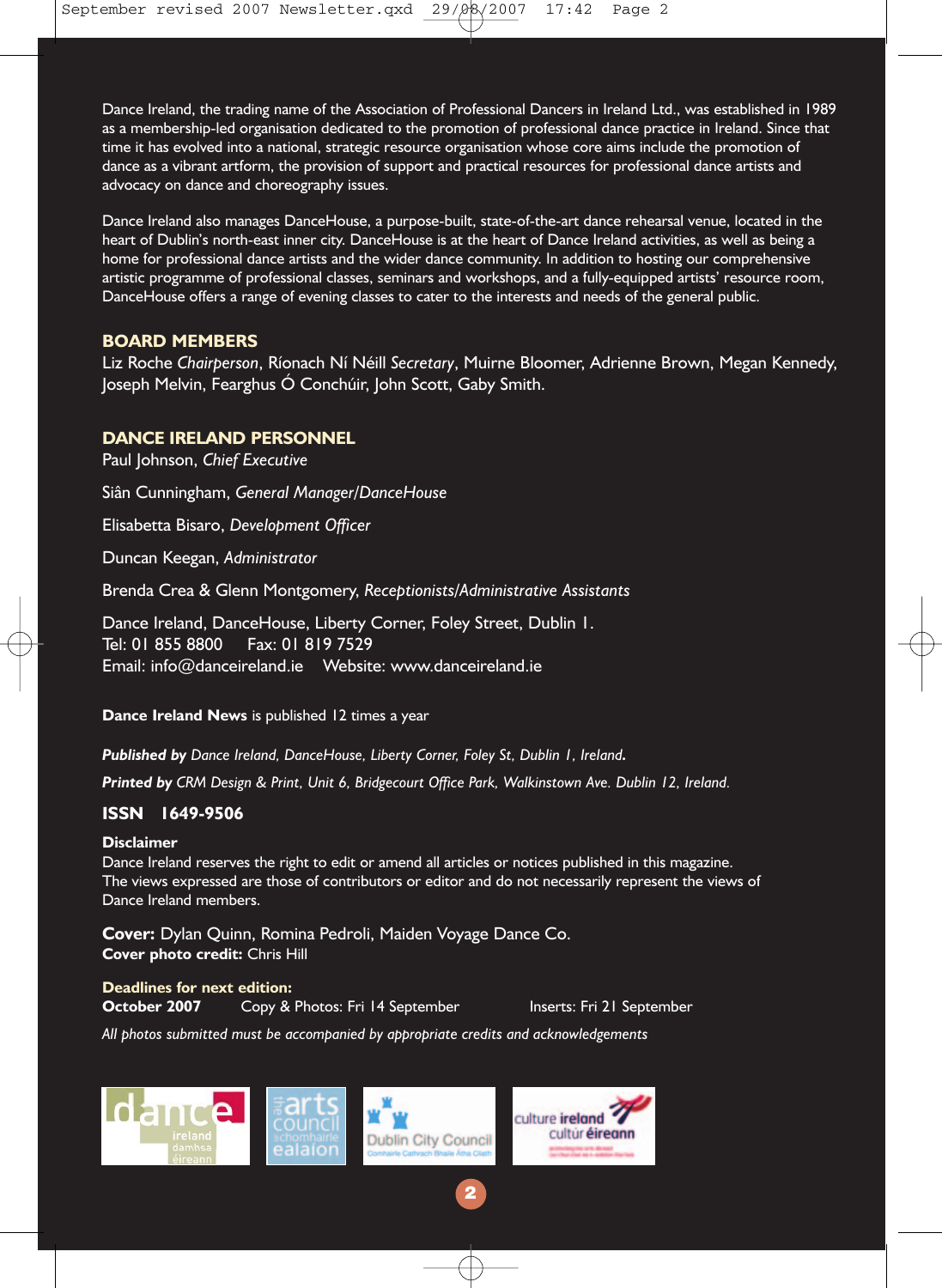

#### **INTRODUCTION**

With September here, the tempo of the year shifts. We all feel it. The instinctive,<br>collective response to this time of the year, embedded and anchored by years<br>of schooling, is to pick up a book, a hobby, a new discipline collective response to this time of the year, embedded and anchored by years

It's fitting then that we take the opportunity this issue to introduce our readers to Dance Ireland and **Movement Research NYC**'s international dance exchange programme, the ambition of which shall be to create opportunities for artists on both sides of the Atlantic to collaborate, connect and explore dance together. There's also news on the forthcoming **Mediated Bodies** – a colloquium on the interaction of dance, choreography and media technologies – a contemporary guest residency with **Hayo David** and of course, details of regular morning class throughout the country.

And this month, things are really heating up in DanceHouse, not just with more evening classes than ever before, but with photographic exhibitions, screenings, showings and taster classes on **Culture Night**, September 14th and readings and performances as part of this year's **Dublin Fringe Festival** (see events listings on page 15 for further details).

Of course, we have the usual mix of news and notices from organizations throughout the country – amongst them the Kildare County and Dún Laoghaire-Rathdown Arts Offices… which allows us to slip in a reminder of our forthcoming **Dancer-In-Residence Focus Meeting** in Kerry on **27th September**, dedicated to the challenges, issues and needs associated with dance residencies. For further details, see www.danceireland.ie/news.

On a sad note, we extend our sympathy to the family and friends of David Gordon, who died recently. Remembered by many for his exuberant wit, good nature and style, David was an inspiring ballet teacher and supporter of the arts in Cork from the 1970s onwards.

**3**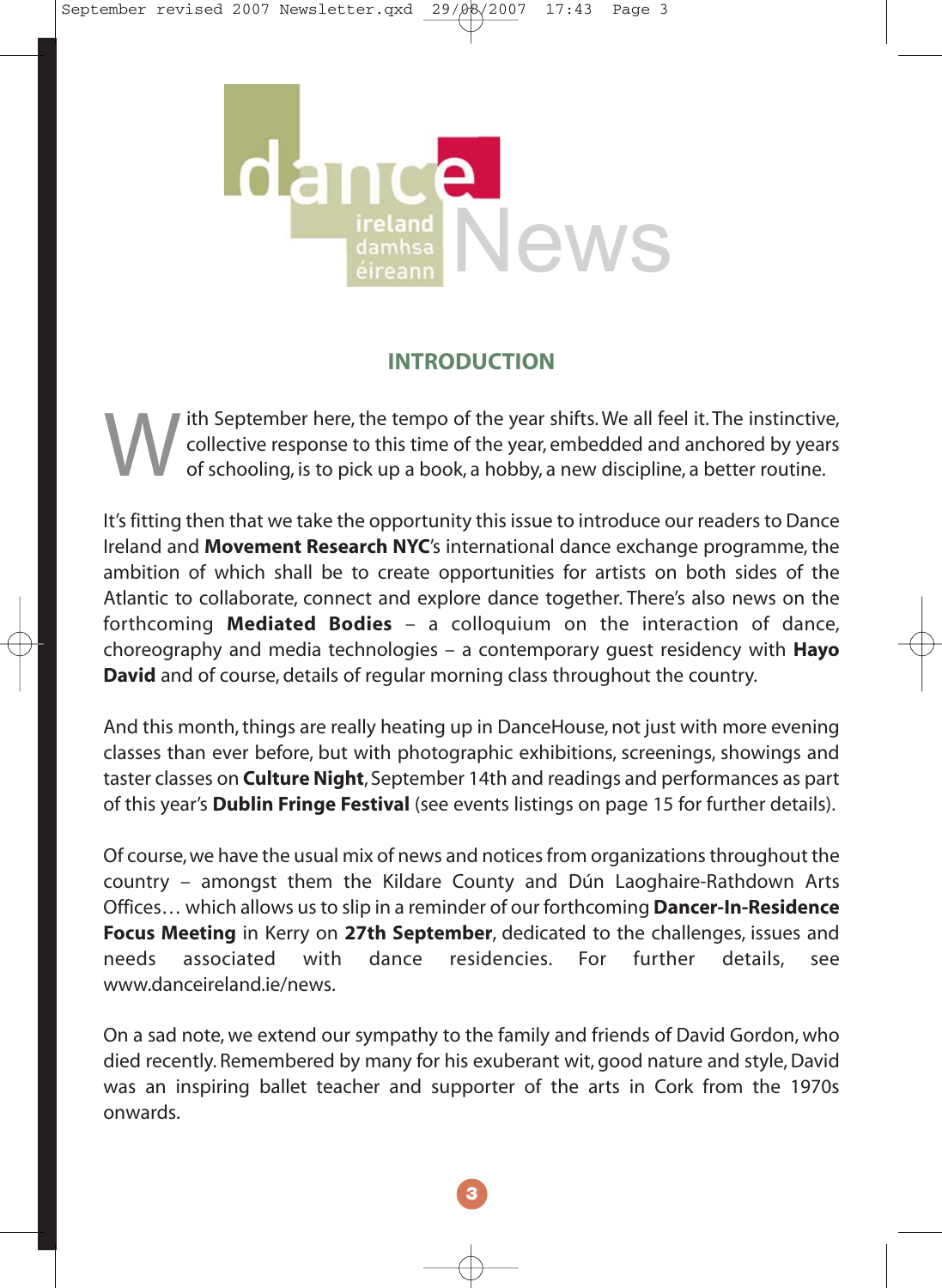#### **CONTEMPORARY GUEST RESIDENCY WITH HAYO DAVID – 3RD TO 7TH SEPTEMBER**

*Professional morning class Mon-Fri 10-12pm DI Members :* €*10 per class /* €*40 for week Non-members :*€*12 per class /* €*50 for week*

**Hayo David** grew up in Berlin where he started his dance training with **Britta Lieberknecht** and various teachers in the Tanzfabrik. In 1983 he was accepted as a full-time student at the Theaterschool "opleiding moderne dans" in Amsterdam, Holland and in 1986 won a scholarship for the Harvard Summer Dance Center in Cambridge, USA. During 8 months in New York City spent as a freelance student and dancer, he performed with **John Kelly** in *Pass The Bluttwurst Bitte* (Dance theater workshop), **Jo Andres** in *Vita da Vida* (The Performing Garage) and the *Remy Charlip All Stars* in the Joyce Theater. In 1987 he becomes a member of the School of Hard Knocks, directed by **Yoshiko Chuma** and as artist in residence of the Jacobs Pillow dance festival, they create and perform *The Man Who Never Wasn't*. In 1988 **Frédéric**



*Do While Loops, Hayo David, Bud Blumenthal*

**Flamand** invited him to join the Plan-K/Charleroi-Danses in a recreation of *If Pyramids Were Square* for the Brooklyn Academie of Music, its success leading to his participation in the making of numerous subsequent pieces. Hayo was appointed **choreographic assistant to Frédéric Flamand** following which they created *Silent Collisions,* which premiered at the dance Biennale of Venice in 2003.

He assisted Flamand in 2004 on the direction of a three month interdisciplinary laboratory about dance and architecture at the art and design faculty of the University of Venice, Italy and since 2005, alongside assisting Flamand on various projects, he has pursued a career as freelance teacher, dancer and choreographer.

A faculty member of D.A.N.C.E., a postgraduate program initiated by Jason Beechey under the artistic direction of **William Forsythe**, **Wayne Mc Gregor**, **Frédéric** Flamand, **Angelin Preljocaj**, his teaching experience includes places and companies like Ultima Vez (Belgium), Palucca Schüle Dresden (Germany), Ecole Nationale Superieure de danse de Marseille (France), Ballet Nationale de Marseille (France), la Raffinerie (Belgium) and many others.

In 2006 he showed his own work,*Do while Loop,* (created in collaboration with American dancer and choreographer Bud Blumenthal) at the Avignon off Festival.

#### **MEDIATED BODIES**

*media technologies in dance*

**Ireland's first colloquium focuses exclusively on the intersection where dance, choreography and media technologies meet**

Dublin and Limerick, September 13-20, 2007

MEDIATED BODIES is an international 8-day forum highlighting media technologies in dance. Through practical workshops, studio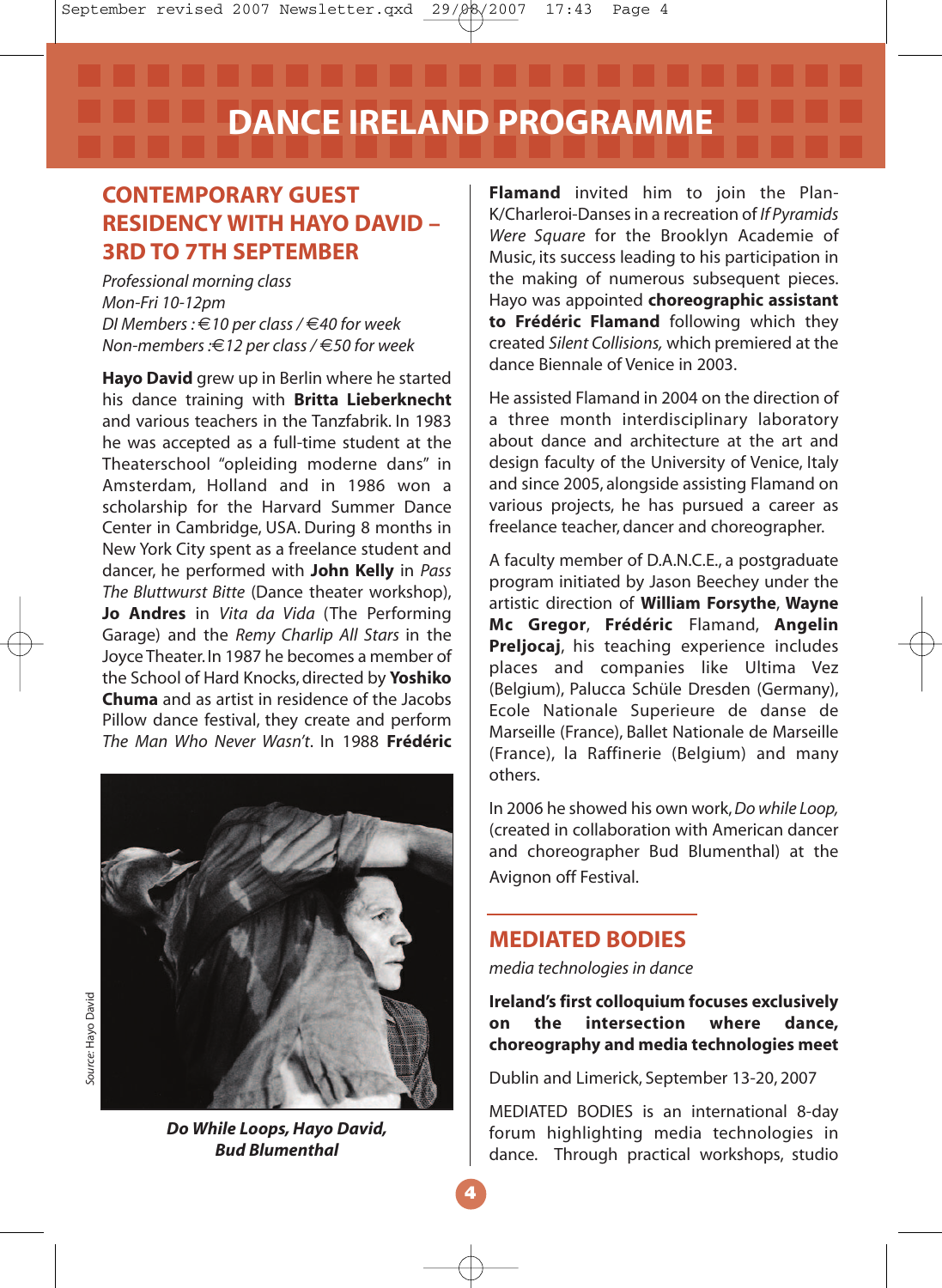

*Portal*

presentations, screenings and talks, MEDIATED BODIES offers participants the chance to learn more about some of the current practices in the field, to view innovative dance-media work in studio-based settings and to engage in informal discussion with emerging and established artists based in Ireland and abroad. For a complete schedule of events, visit www.danceireland.ie and DanceHouse Events

#### **CULTURE NIGHT @ DANCEHOUSE – FRIDAY, SEPTEMBER 14, 2007**

Culture Night Dublin 2007 celebrates its second year in style with over eighty of the city's museums, galleries, theatres, libraries, historic houses, cathedrals, artists' studios and cultural centres to bring you a night of entertainment, discovery and adventure. Over 100 free events will be taking place right throughout the city including tours, talks, exhibitions, concerts, films...and of course, as the home of dance in Dublin, DanceHouse offers a suite of **exhibitions**, **video screenings**, **performances** and **taster classes** to help you, your family and your friends discover dance in Dublin! We're particularly excited about our **drop-in taster classes** - if you know anyone who's ever wanted to give dance a chance, or just get their body moving, well, now' s their chance…

#### **6-6.45pm**

| Bellydance<br>Pilates | (Studio 2)<br>(Studio 3) |
|-----------------------|--------------------------|
| 7-7.45pm              |                          |
| <b>Ballet</b>         | (Studio 2)               |
| Nia                   | (Studio 3)               |

| יייש כדיס ט<br>Flamenco<br>Aikido    | (Studio 2)<br>(Studio 3) |
|--------------------------------------|--------------------------|
| 9-9.45pm<br>Latin/Hip-hop            | (Studio 2)               |
| Kalichi Liberation<br>Dance Workshop | (Studio 3)               |

**8-8.45pm**

*For more information on what's happening in DanceHouse on Culture Night, visit our website www.danceireland.ie*

#### **INTERNATIONAL DANCE EXCHANGE PROGRAMME DANCE IRELAND / MOVEMENT RESEARCH NYC**

**Dance Ireland** comes together with **Movement Research NYC**, one of the world's leading laboratories for the investigation of dance and movement-based forms, for the first reciprocal **international dance exchange** between Ireland and the USA.

Jointly curated by Dance Ireland and Movement Research, the aim of this programme is to create opportunities for dance artists in Ireland and the US to establish new professional connections, explore creative process and mutually benefit from each other's background and experience.This programme is intended to foster the **exchange of dance artists between Ireland and the USA** with the goal of establishing long-term artistic collaborations.

The Exchange will happen in two phases:

Phase One **- FOCUS NY 07** based in NYC, November to December 2007

Phase Two - **FOCUS DUBLIN 08** based in Dublin, April to May 2008

In the first phase, a group of Irish dance artists (3 max) will be hosted by Movement Research and engage in intensive workshops, discussions and festival events. A public conversation about the comparative life of dance making in Ireland and the U.S will be organised as part of *MR*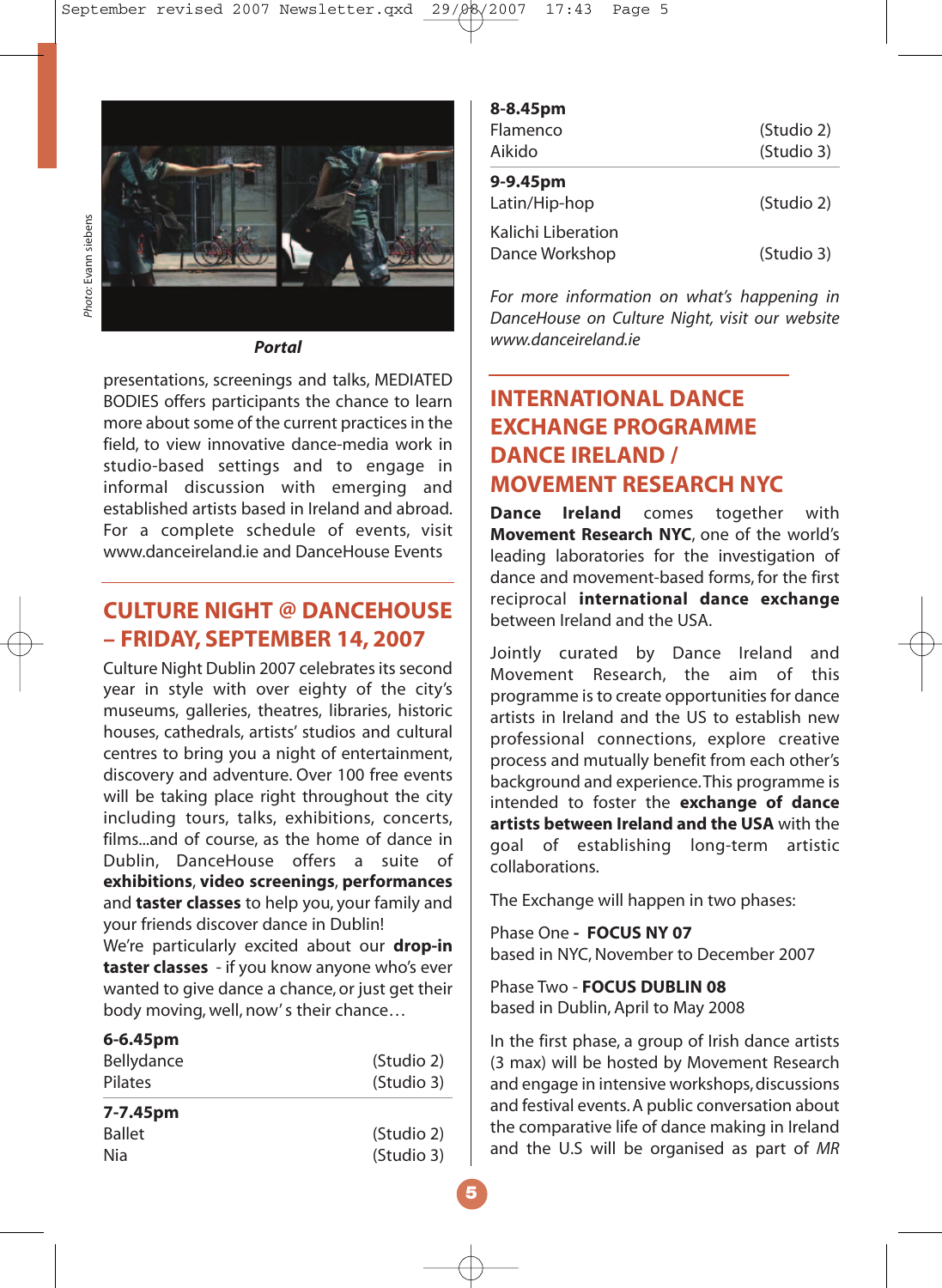*Studies Project Series*. Invited panellists (Irish and international) will discuss their own personal working histories as well as their take on aesthetic dialogues happening between and within the USA and Ireland.

In 2008, Dance Ireland will reciprocate by hosting a selected group of US dance artists who will participate in intensive residency activities and informal showings. Dance Ireland will invite a public conversation, informed by the US experience, about opportunities and challenges of the dance scene in Ireland, looking at aesthetics, funding, training issues, as well as possibilities for cultural and artistic exchange.

Programmed as part of our *Choreographic Research and Services Programme 2007/08*, this exchange with Movement Research has received additional financial support from **Culture Ireland.**

We are in the process of confirming the programme; details will be available by mid September. In the meantime, we invite all Irish dance artists interested in learning more about the International Dance Exchange Programme to contact Elisabetta Bisaro on 01 884 8101 or by email at elisabetta.bisaro@danceireland.ie. For more information on Movement Research, please visit www.movementresearch.org.

#### **DUBLIN FRINGE FESTIVAL AT DANCEHOUSE**

The Dublin Fringe Festival is once again here, bringing to Dublin a carnival of creativity, spirit and innovation in theatre and music, visual and live art and, of course, dance. Amongst those featured in this year's programme are Dance Ireland members **Ríonach Ní Néill, Catherine Young, Nick Bryson, Cristina Goletti** and **Tara Brandel**, as well as member organisations like **Dance Theatre of Ireland**, **junk ensemble** and **Shakram Dance**! To aid you in your deliberations of what to see, we've parsed the fringe website and extracted the dance and movement essentials of this year's festival. You can find details of all these on our website, www.danceireland.ie - and as soon as you've found the show for you, just click on the title and you'll be taken to the festival website to make your booking! Simple!

Dance Ireland has a very direct part to play in this year's festival, as we have the pleasure of hosting a number of **dance performances right here in DanceHouse**! On the 8th and 9th, CruX Dance will perform their double bill *Hermaphrodite* and *Individual Myth*, while on the 14th, 15th and 16th, we'll have a dance triple bill with *Lean* (Croí Glan Integrated Dance Company) *Traces* (Catherine Young) and *Lingering on a Diagonal* (Nick Bryson/Cristina Goletti). Finally on the 21st, 22nd and 23rd, we host another triple bill of dance, with shows *Evolution* (Claire Cunningham), *Knot* (Mark Carberry, Natalie Coleman,Tom Foley and Alexis Clancy) and *Plaudit* (Daniel Vais and The Love Spotters).

But that's not all – we are also delighted to announce that DanceHouse shall be the venue for **The Next Stage**, a series of free rehearsed readings from scripts by three emerging young writers – *How To Make a Mountain* (Stephen Kennedy) *Beauty* (Shawn Sturnick) and *The Blueprint* (Paul McMahon) – to be followed by facilitated discussions and refreshments. For further details you can, once again, visit Dance Ireland's website.

And of course, for information on other, nondance events and performances, please visit www.fringefest.com.



*Torsion, Norabeth Hogan*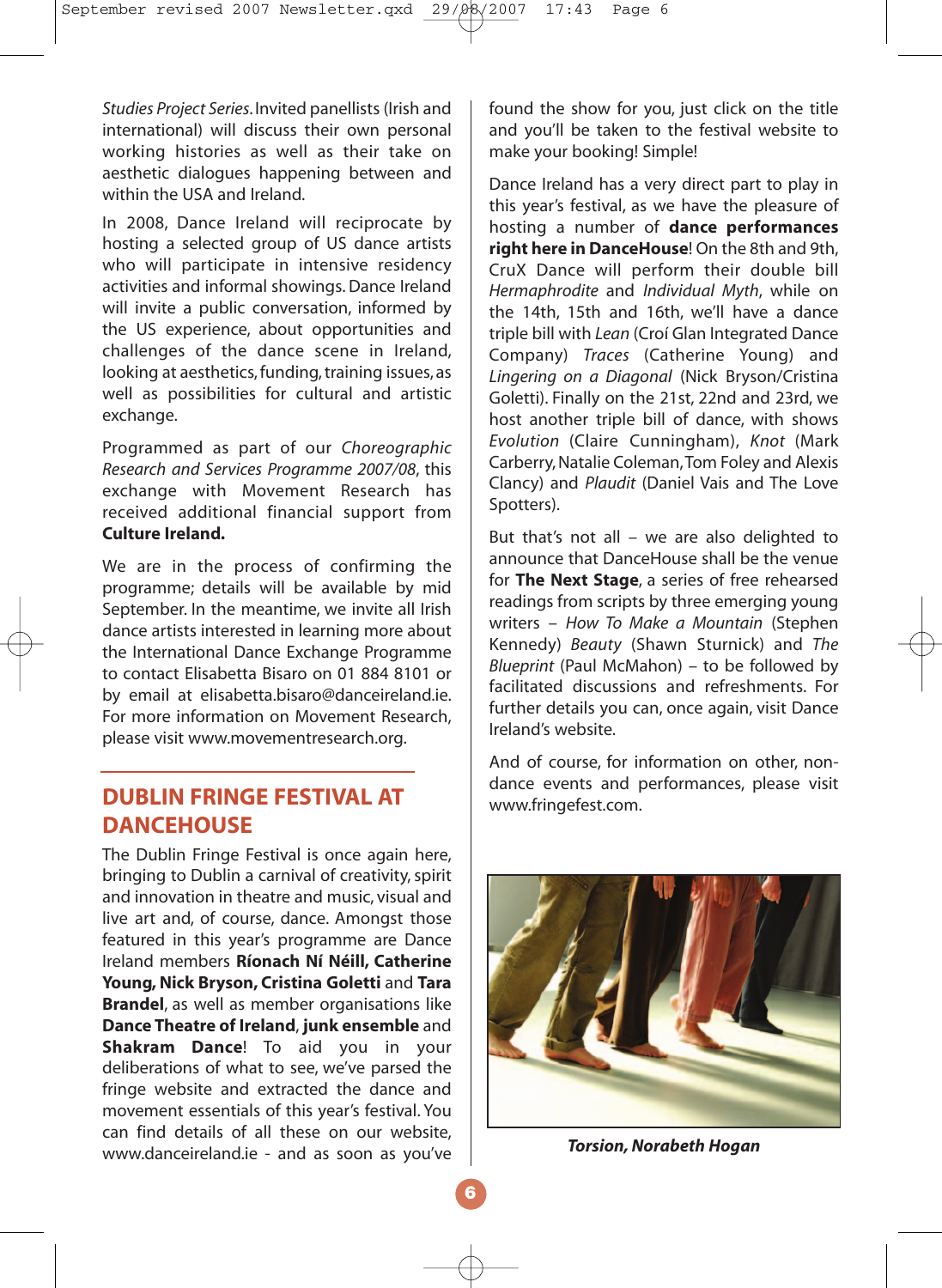#### **TORSION by Norabeth Hogan**

*'The interest in performance lies in the belief that the aesthetic journey can shed light on certain truths about the human condition, and that the power of dance can connect directly with our deepest universal concerns'.*

**Norabeth Hogan**, a recent graduate of the BA Photography course at DIT developed an interest in Dance Photography during her college practice. With the support and facilitation of Dance Ireland, she spent four months with dancers from This Torsion Dance Company, who were rehearsing in DanceHouse at the time. During her time with them she was intrigued by the liberal and inpromptu nature of this practice, also the individual journeys and processes the individual dancers both encountered and expressed. The resulting photographs, which were shown in the DIT Final Year Exhibition, can now be seen in the very appropriate surroundings of DanceHouse.

*The exhibition will run from September-December 2007*

Dance Ireland Website: www.danceireland.ie

## **EVENING CLASSES THIS SEPTEMBER AT DANCEHOUSE**

**The number and variety of evening classes available at DanceHouse continues to expand, with September shaping up to be busier than ever! And it's not just dance classes – take a look at all we have to offer this autumn…**

#### **Full Timetable Available at www.danceireland.ie**

| <b>5 Rhythms tm Ecstatic Dance</b> |
|------------------------------------|
| <b>Aikido</b>                      |
| <b>Ballet</b>                      |
| <b>Ballroom dance</b>              |
| <b>Ballroom/Latin American</b>     |
| <b>Biodanza</b>                    |
| <b>Contemporary dance</b>          |
| <b>Egyptian and Oriental Dance</b> |
| <b>Embodiment: dance and</b>       |
| movement meditation                |
| <b>Flamenco</b>                    |
|                                    |

**Gyrokinesis Hip Hop Irish Dance Jazz Kung-Fu Latin American (for children) Liberation Dance Workshop Nia Pilates Salsa Tai Chi**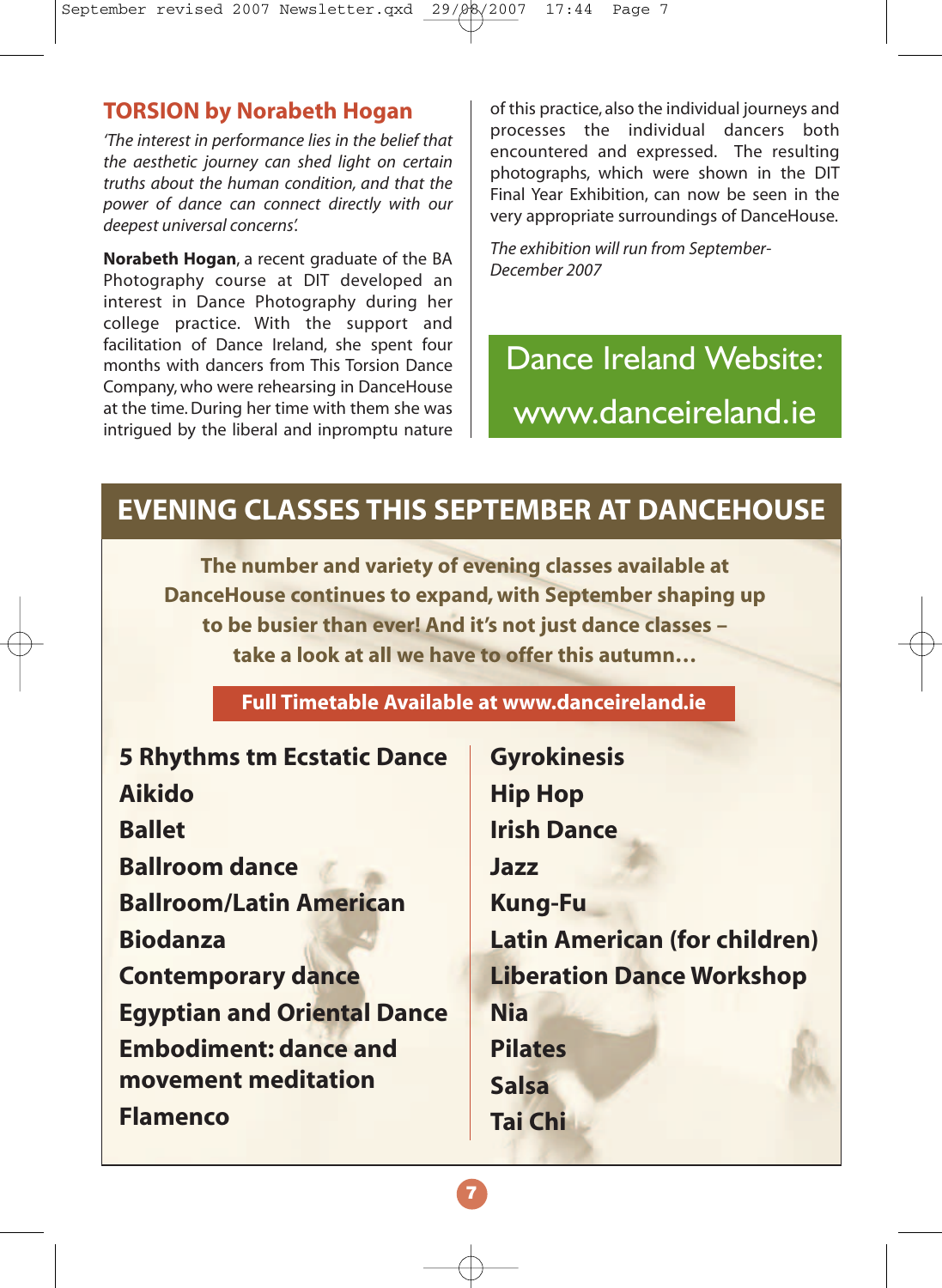## **COMPANY NEWS**

#### **CROÍ GLAN INTEGRATED DANCE**

Croí Glan Integrated Dance Company was established in December 2006 as a professional dance company with both physically disabled and non disabled dancers.As part of this launch,Croí Glan, with the support of Cork County Council, the Firkin Crane and the Irish Wheelchair Association, held a series of introductory weekend workshops in Integrated Dance. The workshops were very well attended, with 20 people at our final workshop in Cork (half disabled, half able-bodied). Many of the people with disabilities who attended the workshops had never been to any kind of dance class before, while many of the non-disabled people who attended are professional dancers based in Cork. Overall the outcome of the workshops was very satisfactory and we have now started regular weekly classes in Cork, supported and hosted by UCC, with most of those who attended the workshops becoming regular participants in our weekly classes.

Indeed, certain participants have expressed an interest in pursuing professional level training in Integrated Dance, and as such our next goal is to provide vocational training in Integrated Dance.This would be aimed at both professional able-bodied dancers who wish to train in Integrated Dance, and those with physical disabilities who wish to train as professional dancers.

Recently, Croí Glan was awarded a research commission by Nuffield Theatre, University of Lancaster (in collaboration with **Wendy Hesketh**'s Wired Aerial Theatre) and artistic director **Tara Brandel** has also participated in Dance Ireland's International Exchange Programme, spending a week in residence at the CCA, Glasgow.Tara has also received from the Arts Council a travel grant to pursue links with Integrated Dance practitioners in San Francisco and a bursary to research and develop her integrated dance choreographic aesthetic under the guidance of choreographic mentor **Jess Curtis**.

Our latest project, with support from Firkin Crane, is a duet called *Lean* which will be performed at **DanceHouse**, 8pm, 14th September as part of a dance triple bill in this year's Dublin Fringe Festival.

*Croí Glan can be contacted at integrateddance@yahoo.ie*

#### **CREATIVE STEPS**

**Open Audition/Interview Workshop** *Sunday September 16th*  $2 - 6$ pm

> CoisCéim Studio 14 Sackville Place, Dublin 1

Do you have dance or physical theatre experience? Are you aged 15 to 25 and interested in

- $\bullet$  creating dynamic dance theatre?
- working with different choreographers and directors?
- **•** becoming part of CoisCéim's creative community?
- **•** performing in unusual places and at distinctive events?

If so, then **Creative Steps** is for you! Membership is on an annual basis, with a fee of €300, payable in two installments. Our autumn term runs from **October 24th** to **December 12th** (Wednesdays 6-9pm) and this year, Creative Steps will be working on a new dance piece with choreographer **Muirne Bloomer**

> For further details contact **Philippa Donnellan** Tel 01 878 4063 / email philippa@coisceim.com or visit www.coisceim.com

#### **LIBERATION DANCE WORKSHOP**

After a long absence from Dublin, Kalichi will be re-launching Liberation Dance Workshop and Tai Chi at DanceHouse for ongoing Wednesday evening classes starting 19th September.This is to coincide with the completion of his book, commissioned by the Arts Council, **Movement Prayers**: *Dance as a Force for Change*.

For further information contact: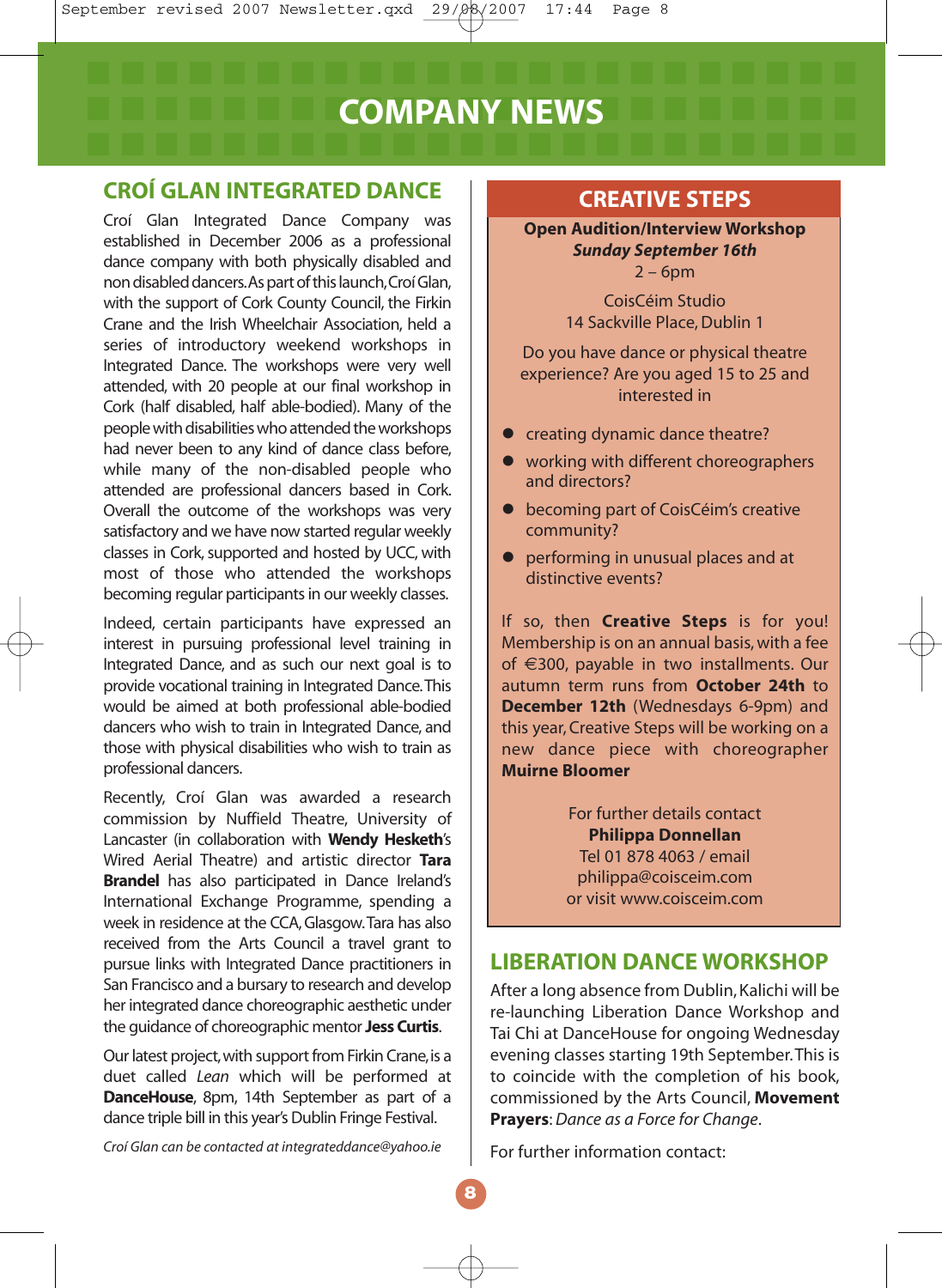Email: info@kalichi.com Tel: 086 3787647 Web: www.kalichi.com Blog: kalichi.wordpress.com

#### **CATAPULT DANCE**

#### **Did I make you up?**

Catapult is gearing up for a busy month. At the beginning of September, dancers **Katherine O'Malley** (Ireland), **Thomas Maucher** (Germany) and **Stephane Hisler** (France/Germany) will rejoin the company to commence the rehearsal phase of *Did I make you up?*, a new work for 3 dancers and 5 musicians which will premiere at Project Arts Centre on 18 October. This rehearsal period follows on three weeks of research for the new work which took place in Berlin last June. Catch a sneak preview of excerpts of this work at 12:30pm on 15th September at DanceHouse. This work-in-progress showing, in which will also include a discussion of the work and  $\bigcap$  & A session, is hosted by the Mediated Bodies Festival.

#### **Open company classes in association with Dance Ireland**

During the rehearsal phase of the *Did I make you up?*, Catapult will offer open company classes in association with Dance Ireland. Classes will be taught by company members and will be offered during the weeks of 10th to 14th and 17th to 21st September. For more information, see www.danceireland.ie

#### **Walk don't run**

In early September, Catapult's Rebecca Walter will also be joining dance artists Katherine O'Malley, **Fearghus Ó Conchúir** and **Wolfgang Hoffman** to finalise content and structure for *Walk don't run*, a performance/film project that will be take place in a busy city-centre intersection when the lights are red for cars. Performance/filming will take place in the Dame St./S. Great Georges St. intersection on unannounced days and times in the week of 10th to 15th September. A Project Arts Centre commission, the artistic team for the work also

includes composer **Hugh O'Neill**, filmmaker **Mark Linanne** and designer **Lian Bell**. The final film version of this project will be screened at Project Arts Centre and Dance Ireland in early 2008.

#### **XYZ**

Catapult Dance has been invited to revive their award-winning site specific performance XYZ for 5th anniversary celebrations at Mermaid Arts Centre in Bray.This quintet for four dancers and a corridor uses floors, walls and all available limbs to explore themes of ambition and selfimprovement. Performed to 8 audience members at a time, this 15 minute work will be performed on Saturday 22nd September, 2pm-6pm in a backstage corridor of Mermaid Arts Centre. XYZ was awarded "Sexiest Show" at the Dublin Fringe Festival in 2001. For more details: www.mermaidartscentre.ie

For further information, visit our new website www.catapultdance.com

*Catapult's work in 2007 is supported by the Arts Council with additional support from Project Arts Centre, Dance Ireland's Dance Incubator Programme, Leaving Cert Lecture Days, Fearon O'Neill Rooney Consulting Engineers, Whelan Corcoran Smith Architects Designers Planners, Kerrigan Sheanon Newman Quantity Surveyors*

#### **SHAKRAM DANCE COMPANY**

A flash of brilliant light; a shot like an explosion in the head, shifting perceptions of time and space. When crossed wires fuse and the memory filing system falls into disarray, the



*Shakram Dance Group*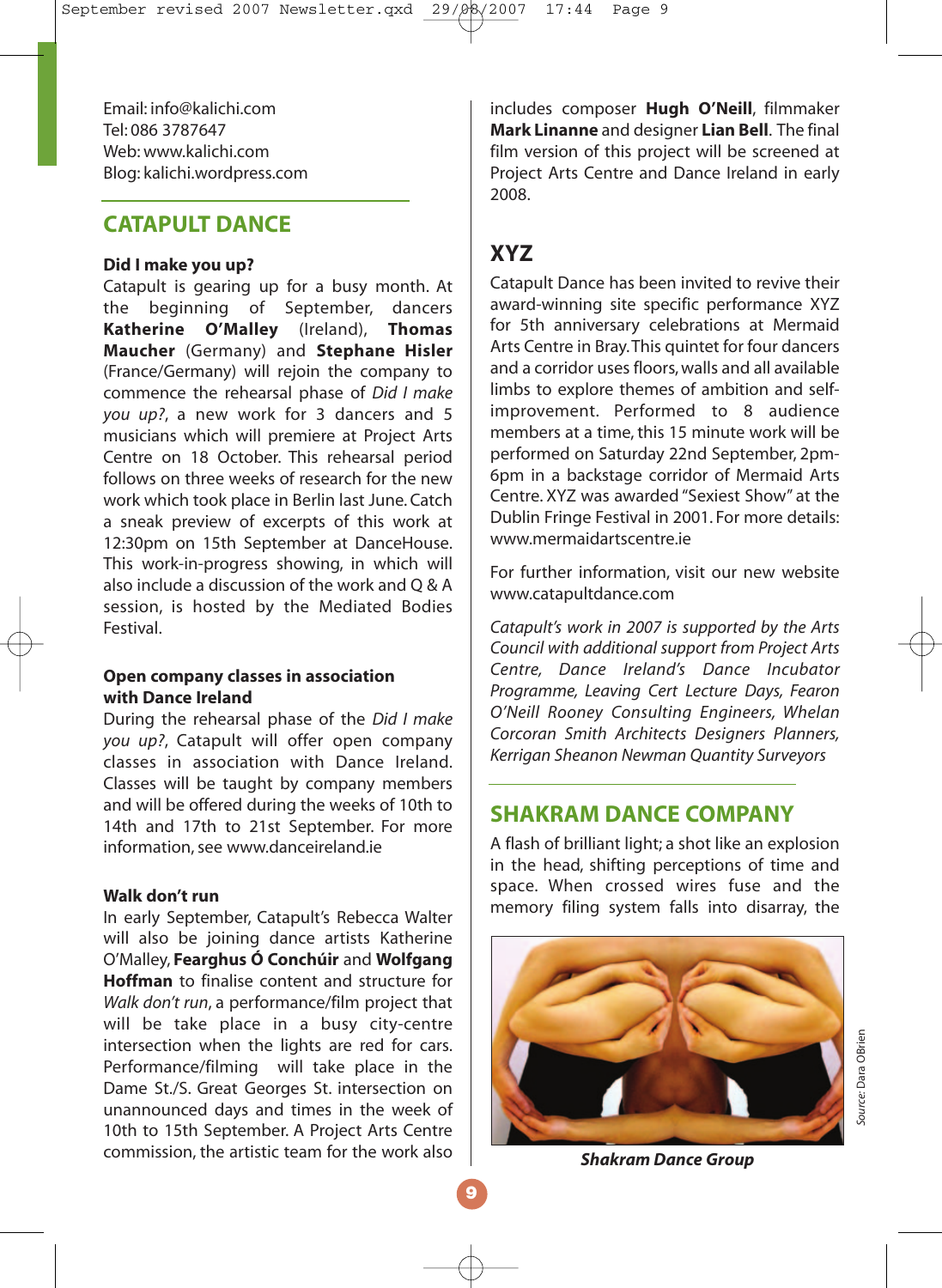basic language of shapes and colours emerges from our unconscious reservoir. Shakram Dance Company presents *The Anima and Animus* on 13th to 15th September at DanceHouse as part of the Dublin Fringe Festival 2007. An ethereal journey into a sinister and surreal world of<br>mystery. eloquence and confusion. eloquence choreographed by **Mairéad Vaughan**, performed by **Jennifer Fleenor**, **Olwen Grindley** and **Mariam Ribon** with original music by composer **Dara O'Brien**.

*This production is supported by An Chomhairle Ealaíon.*

#### **MAIDEN VOYAGE**

Two new pieces will premiere this September 2007 – *Cinderella Syndrome*, a darkly humorous comment by Finnish choreographer **Juha Pekka Marsalo** on society's obsession with image, identity and celebrity and *The Match*, a moving and compelling duet from **Liz Roche** with a composition by **Jules Maxwell**. Like every match, one must win, one must lose… but whose side are you on? See www.maidenvoyagedance.com for more!

*Supported by the National Lottery through the Arts Council of Northern Ireland and Belfast City Council.*

#### **CRUX DANCE THEATRE**

A Double Bill – *Hermaphrodite & Individual Myth*

As part of this year's Fringe, CruX Dance Theatre will perform a double-bill at DanceHouse. Conceived by **Jane Kellaghan** and choreographed by Jane Kellaghan and **Sharon Watson**, these performances feature dancers **Inma Moya**, **Ursula Chapman**, **Amy Lawson**, **Abhilash Ningappa**, **Eloy Casanova Garcia** and **Mark Carberry**.

*Hermaphrodite* (40 mins) whips the audience into an underworld of molding bodies exploring their environment like insects, unveiling gender relations and hinting at a uniformity of gender in a frenzy of dance and athleticism.

*Individual Myth* (20 mins) examines life and its meaning as a purely surface and external phenomenon within a minimalist setting through dancers exploring both the characterisation and myth of the individual in our saturated media culture.

*See listings for dates and venues*

#### **ECHO ECHO DANCE THEATRE**

*Consequences*

Echo Echo will tour Ireland in November and December with new production *Consequences*, using inventive set design, multimedia video work and live music on stage. Under the direction of **Wolfgang Hoffmann** the company will be taking an international cast of performers – from Ireland, Switzerland, Germany, Israel, England and America - on the road to 12 venues in a production that explores the childhood memories, regrets, relationships, strengths and weaknesses, ultimately revealing the complex personalities of each of the six performers on stage.

*Consequences* is supported by the Arts Council of Northern Ireland, the National Lottery Fund and is a research partner in the Arts Council Touring Experiment.

*See www.echoechodance.com for further details.*

#### **MEDITATION AND MOVEMENT CLASSES**

Ursula Laeubli will lead a four-week course in Meditation and Movement every Friday morning in September.This course is accessible to all; no experience is necessary and will appeal to anyone interested in freeing up their body and mind.The movement class will centre on rediscovering the ease and fun of allowing your intuition and poetic sense of movement to escape. Classes come as a four-week package, just £30 beginning Friday 7th September. Alternatively, you can enroll for the meditation class at £10 for four weeks (9.30am - 10.20am) with movement class following 10.30am to 12.30pm.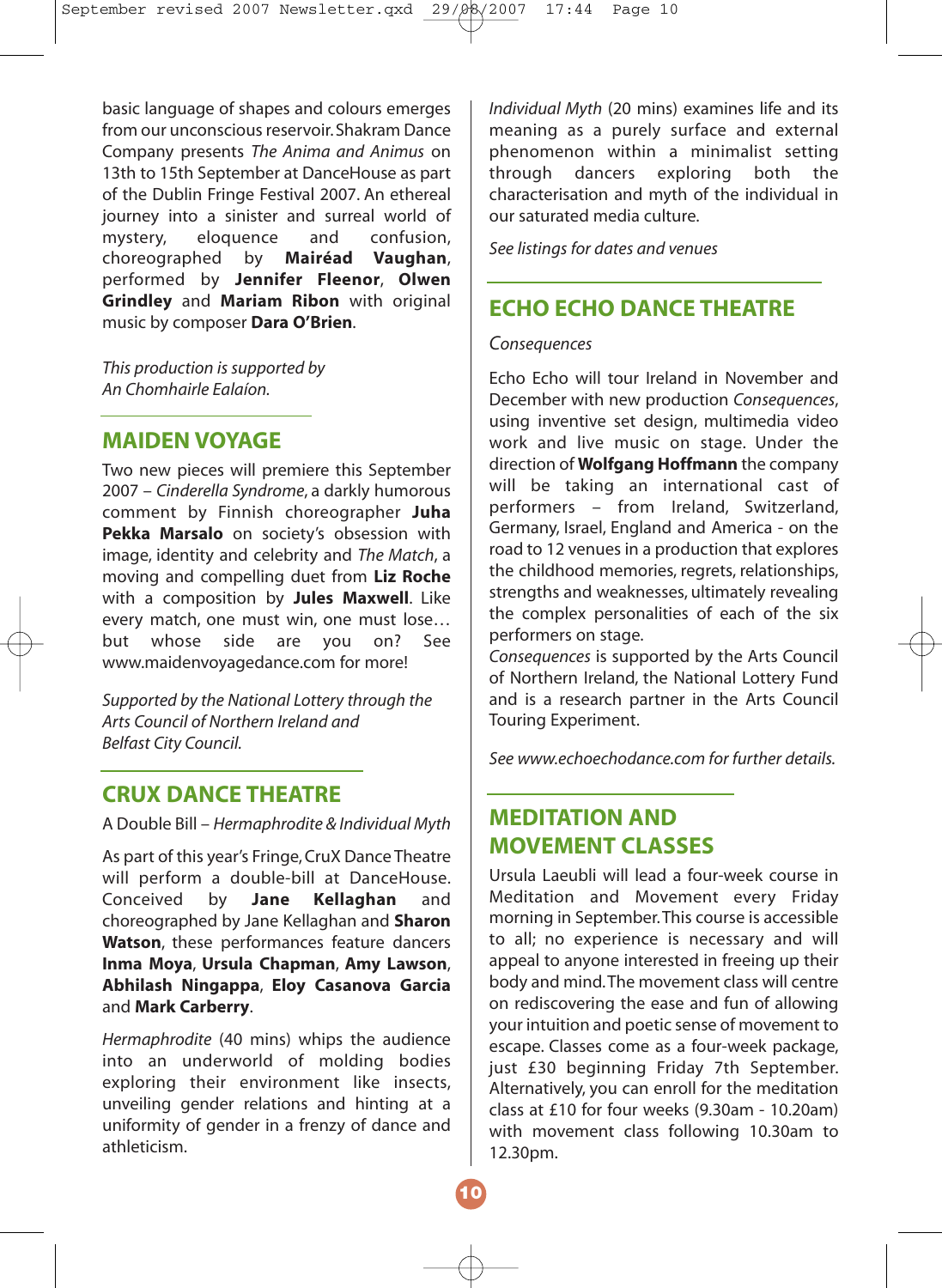

*Consequences*

#### **INTRODUCTION TO CONTACT IMPROVISATION**

Co-founder and Co-Artistic Director **Steve Batts** will conduct an Introduction to Contact Improvisation course.This is an open, accessible dance form in which participants explore movement through supporting the weight of another person, rolling, falling, leaning, sliding and suspending. Having already taught this technique as part of dance festivals in countries such as Israel, Russia, Germany and Romania, Steve has just recently returned from Moscow Contact Festival where he gave an intensive master class. This two-day workshop is a wonderful chance to meet and communicate with other people in a very special way, whilst learning the benefits of contact improvisation and discovering why Steve is so passionate about it.

The workshop will take place at our dance studio in the Waterside Theatre on Saturday 29th and Sunday 30th September from 11am-6pm with a one-hour break for lunch. It costs

just  $£40$  for the full two days with  $£20$ concession and limited bursaries available. There are only 25 places on this course so you are encouraged to **book your place!**

For more information or to book a place on either of these courses, contact +44 (0)28 7134 2266 or visit www.echoechodance.com

#### **DANCE RESEARCH FORUM IRELAND'S 2ND INTERNATIONAL CONFERENCE**

*26th – 29th June, 2008, Institute of Technology, Tralee, Co. Kerry*

#### **First Call for Proposals**

Dance Research Forum Ireland (*DRFI)* invites proposals for its 2nd International Conference: *Mediating Movement: Communication and Dance*.The conference, in keeping with the aims and objectives of *DRFI*, provides a platform for both dance academics and dance artists in Ireland and abroad. Included in its programme are academic-based paper presentations, practice-based research presentations, lecture demonstrations, dance workshops, a student poster exhibition, and dance performance contributions.

The conference shall explore the diverse concepts and methods through which we perform, research, communicate and contextualise dance. What are the challenges and rewards of embracing 21st century culture and how do we share our experience, knowledge and histories of dance? How and what does dance communicate? What are the evolving methodologies for looking at communication and dance? What is the performer-audience relationship? What is the teacher-student relationship? How are aesthetics in dance or other cultural movement systems communicated?

Abstracts of presentations addressing the above or any other topic relevant to the theme of the conference should be forwarded to Dr Catherine Foley, the Irish World Academy of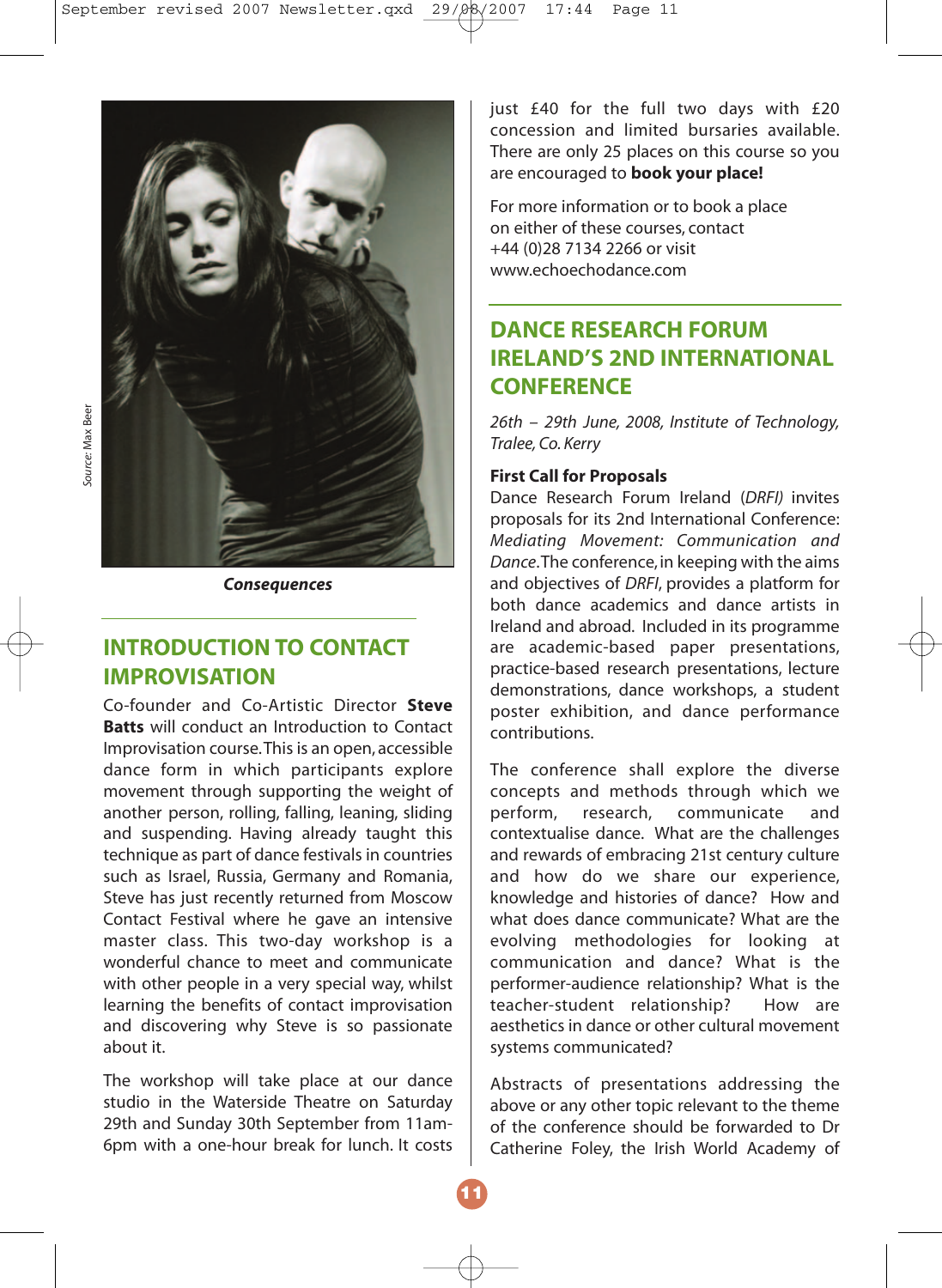# 17<sup>th</sup> September 1 6<sup>th</sup> October '07

**CATHY SHARP** 

**DANCE ENSEMBLE** 

DUN LAOGHAIRE, 1 PAVILION THEATRE, Box Office: 01 231 2929, www.pa

> WATERFORD, 19 Sep **GARTER LANE THEATRE**

LONGFORD, 22 Sept. '07: 8.3<br>BACKSTAGE THEATRE, €15/€1 Roy Office, 043-4788

ENNISKILLEN, 26 Sept. '07: 10.30am<br>ARDHOWEN THEATRE<br>Box Office: 028 6632 5440, www.ardhowentheatre.com

LIMERICK, 29 Sept. '07: 8pm BELLTABLE ARTS CENTRE, €18/€15

**GALWAY, 02 Oct. '07: 8pm**<br>TOWN HALL THEATRE, €15/€12 Box Office: 091-569777, www.townhalltheatregalway

> KILKENNY, 04 Oct. '07: 8pm WATERGATE THEATRE, C15/C12.50/C10

> > **TRALEE, 06 Oct. '07: 8pm** SIAMSA TÍRE, €15/€13<br>Box Office: 066-7123055

> > > www.sharp-dance.com

Music and Dance, University of Limerick, Limerick, Ireland.

#### **Deadline for Submission of Proposals is Friday, 30th November, 2007.**

For further information and for proposal formats and guidelines please visit Dance Research Forum Ireland's website at www.danceresearchforumireland.org.

Alternatively please contact Dr Catherine Foley at catherine.e.foley@ul.ie or telephone 00 353 61 202922.

#### **DANCE IRELAND – EQUIPMENT FOR HIRE**

There are a number of pieces of equipment available for hire to all members at nominal rates. These include: portable dance floor (black/light grey reversible harlequin vinyl dance floor), ballet barres, piano (digital Kawai CN370), digital camcorder. digital camera, iPod stereo speaker, projectors, projector screens, television, DVD player, portable TV trolley. For more information please contact Duncan at 01 8848103 or email duncan.keegan@danc eireland.ie, with 'Equipment Hire' in the

subject line.

#### **DAGHDHA MENTORING PROGRAMME 2006/07**

The Daghdha Mentoring Programme in Choreography and Dance (DMP) is a full-time local training initiative designed for emerging dance artists and choreographers. Coordinated by Daghdha's **Talal Al-Muhanna** and funded by FÁS, the project is now in its third year and shall present work from its fourteen 2006/07 graduating Irish and international students.

DMP offers financially supported positions to participants for up to one year and within the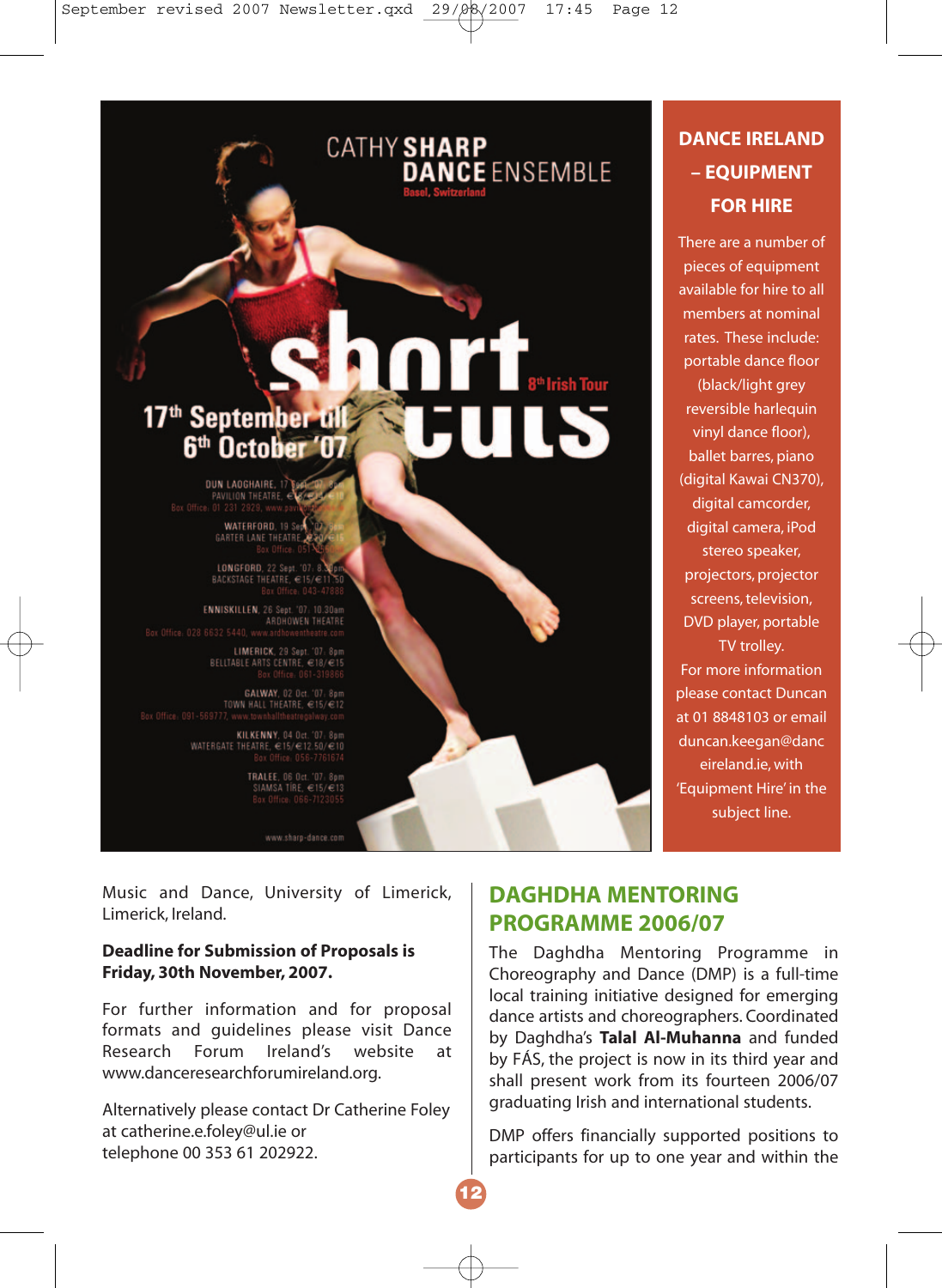framework of Daghdha Dance Company – one of Ireland's premiere contemporary and experimental dance companies.

This unique programme includes workshops in<br>
choreography and dance technique. choreography and dance technique, dramaturgy, technical production and audio-<br>
visual technology. Seminars and technology. tutorials/mentoring in arts administration are offered, with participants developing creative projects for public presentation, exhibition or distribution. The DMP encourages participants to develop as artists, entrepreneurs or to pursue further academic study. In addition to receiving support for the creation of their own work, participants engage equally in company events throughout the time of their residency.

Every evening between September 6th to 8th, from 7.30pm, Daghdha Dance Space, Limerick will host an open house before the actual presentations, offering the public a chance to meet and mingle with the artists and programme staff, view any works-in-progress and most importantly to receive up-to-date information about the DMP. The open house will also feature *Festlehen,* a sculptural installation by Limerick-based artist **Patrick Keaveney**, which changes form on a daily basis during the presentations and open house. There will also be video shorts screened by DMP production assistant **Alana Wray**.

Daghdha Dance Company is seeking motivated, enthusiastic and open-minded individuals to apply for the next programme which begins October 2007. To apply for DMP 2007/08, applicants can log onto www.dagdha.ie for further details. Please note, application is open to EU nationals only.

*See listings for schedule of performances*

#### **KILDARE DANCE SUMMER SCHOOL 2007**

The 2007 Kildare Dance Summer School took place at NUI, Maynooth 9-13 July, using Labanbased principles, with specific workshops in Laban Studies also provided.

**Ann Ward**, the anchor Laban Guild support for



*Kildare Summer School*

*Source:* Mel McDermott

iource: Mel McDermot

Kildare County Council, led the Welcome Workshop, as well as providing an introduction to the Foundation Course in Community Dance. **Colm Gallagher** led a series of empowering Dance with Disability workshops while first time tutor **Noeleen McGrath** taught our Dance into Drama module. The Toolbox for Choreography workshops, led by **Anna Carlisle** took advantage of the beautiful campus grounds while Phoenix project participant, **Michelle Nic Chon Uladh**, facilitated the Dance in Education module. Finally, **Wendy Hermelin** facilitated workshops in Music for Dance and led the ever-memorable Movement Choir, bringing the intensive week's work to a wonderful crescendo.

As with our other dance development initiatives, the Kildare Dance Summer School has created an appetite for further work and we are currently reviewing this year's event with a view to developing a more extensive summer school programme in 2009. **Louise Costelloe**, a recent recipient of the Laban Guild award for dance writing, is currently preparing a study of dance work and development in Kildare, with publication due in Spring 2008.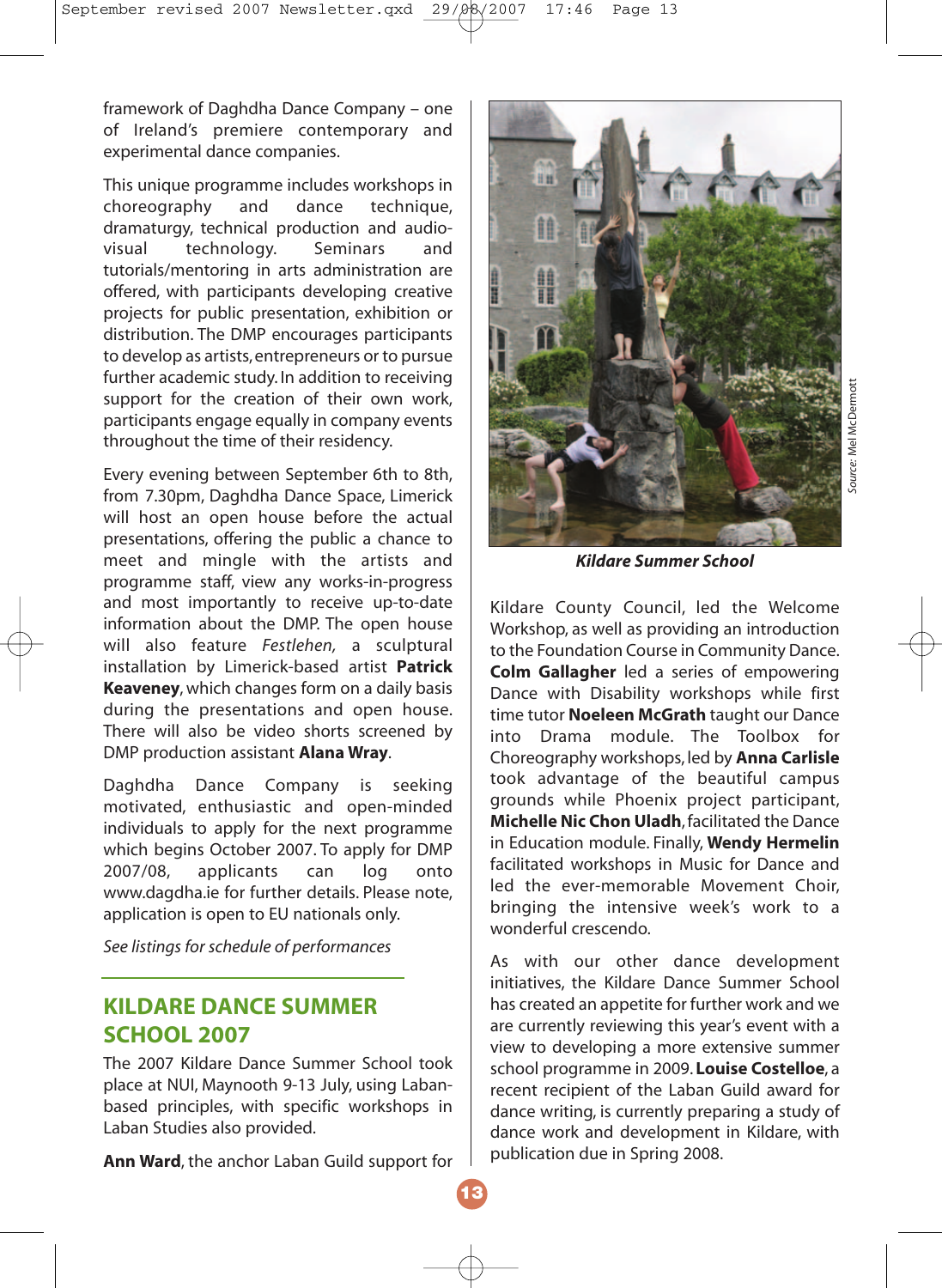In related news, Kildare County Council has recently appointed **Nicola Dunne** as Arts in Health specialist to lead inter-agency projects in this area. Nicola, who previously worked with CoisCéim Dance Theatre, will also lead the council's Dance Development Programme. Further details of the Dance Development programme, dance photo galleries and other initiatives are available on<br>www.kildare.ie/artsservice. For further www.kildare.je/artsservice. information on all our activities, contact Nicola Dunne, Arts in Health Specialist, Kildare County Council Arts Service, Riverbank, Main Street, Newbridge, Co. Kildare. Tel: 045 448328. Email: nmdunne@kildarecoco.ie

#### **PLACE AND IDENTITY**

27th September, 6pm, Pavilion Theatre

Dún Laoghaire-Rathdown County Council will shortly announce its first major Per Cent for Art Commission as part of its recently adopted Arts Strategy 2007-2010. Focusing on themes of place and identity, the commission is a countywide public arts programme across all art forms.

In pooling funding from capital projects under the Per Cent for Art Scheme, Dún Laoghaire-Rathdown County Council has in excess of €500,000 available for the public arts programme. *Place and Identity* is the county's first major round of commissions and comprises two distinct strands: six artists' residencies and two once-off projects taking place between May 2008 and January 2010.

*Place and Identity* will push the boundaries of Per Cent for Art programming by advocating the commission of all art forms recognised by An Chomhairle Ealaíon - architecture, circus, dance, film, literature and theatre, as well as multidisciplinary and collaborative arts and traditional and visual arts. Traditionally, the Per Cent for Art scheme has been widely availed of by individual artists, but with notably limited take-up within the performing arts; *Place and Identity*, in contrast, will invite artistically ambitious proposals from artists and arts practitioners of all disciplines*.*

Artists and arts practitioners are asked to engage with and seek inspiration from the county – its people, place and identity – in ways that are meaningful to both artist and citizen. Of potential benefit to those interested in applying is a forthcoming public art symposium, *A Cultural Force: Practices and Possibilities in Public Art*, to be held on Friday 28th September, 10am to 4pm. Admission is free but booking is essential. For further information please contact Claire Power, Public Art Administrator, Arts Office, t. 01 271 9529 or e. cpower@dlrcoco.ie

The closing date for applications is **7th December 2007**. A detailed information brief including descriptions of the county, its six electoral areas and a list of the county's services is available from 27th September.

# **VACANCY – TEACHER**

#### **The Academy & Agency of Performing Arts**

Due to expanding classes, we require a new dance teacher for the Meath/Cavan area.

We are seeking a young, energetic, enthusiastic professionallytrained individual who can teach all types of dance to children from the ages of 3-18 years.

Singing/Drama experience an advantage but not essential

Attractive salary commensurate with experience Please forward CV to info@theacademy.ie.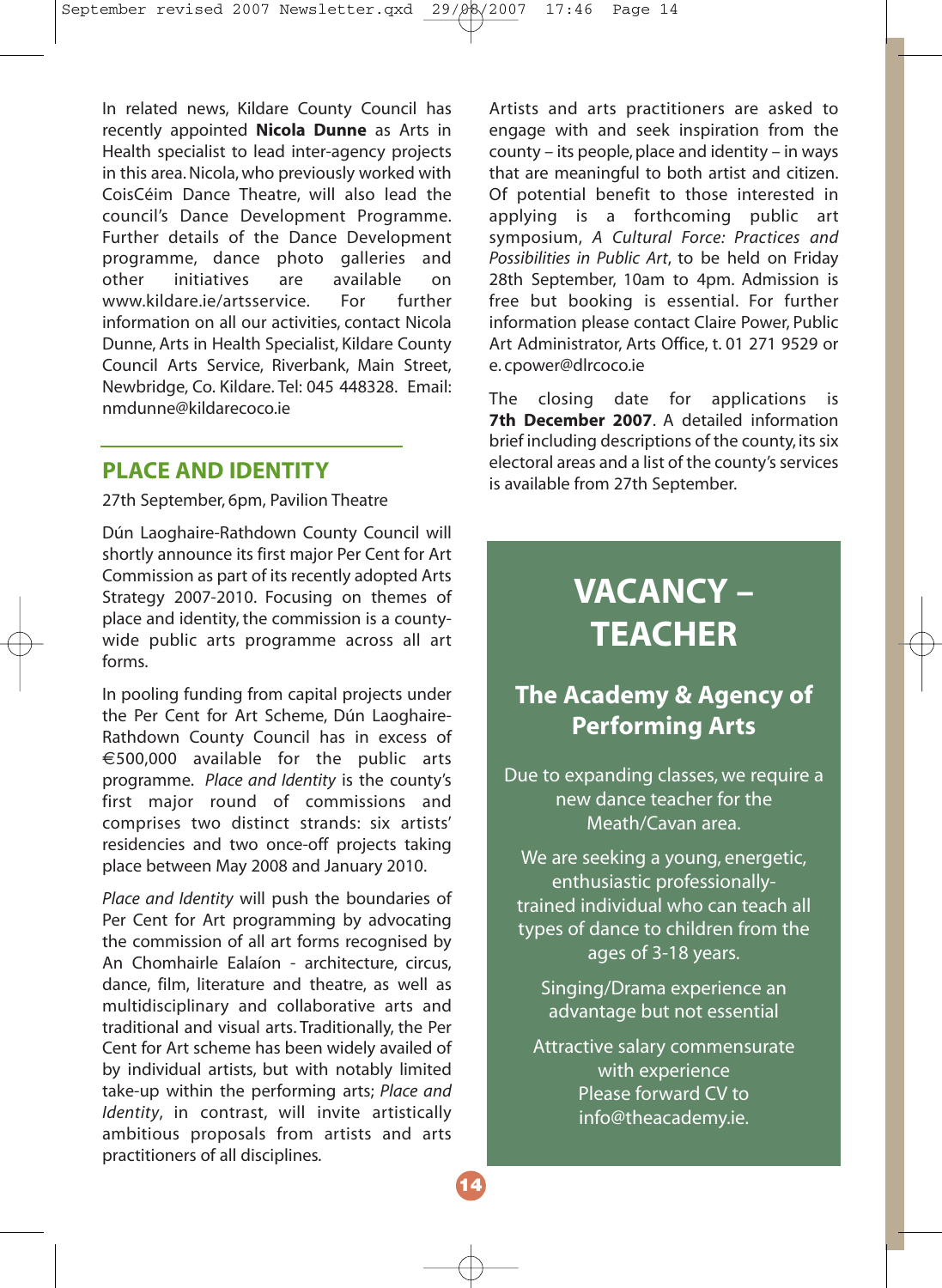#### **EVENTS LISTINGS**

#### **Dublin Fringe Festival 2007 – Bookings: 1850 374 643 / www.fringefest.com**

| 8-9 Sept, 8pm                                 | Hermaphrodite/Individual Myth (CruX)                                                                                                                 | <b>DanceHouse</b>                   |
|-----------------------------------------------|------------------------------------------------------------------------------------------------------------------------------------------------------|-------------------------------------|
| 10-12 Sept, 3pm - Triple Bill 1               | <b>Hanging In There (Bryson/Punch)</b><br><b>Commingle</b> (Catherine Young)<br><b>Catastrophe, Communication, Combinatoria</b><br>(Hainaut/Dyrvall) | <b>Project Arts Centre</b>          |
| 10-12 Sept, 8.30pm,                           | <b>Ketzal (Derevo)</b>                                                                                                                               | Samuel Beckett Theatre              |
| 10-13 Sept, 1pm/3pm/9pm                       | <b>Les Chiche Capon's Cabaret</b>                                                                                                                    | The New Theatre                     |
| 10-22 Sept, 5pm/9.30pm                        | The Rain Party (junk ensemble)                                                                                                                       | Project Arts Centre (meeting point) |
| 11-15 Sept, 1pm                               | <b>The Red Thread</b> (Ayesha Mailey)                                                                                                                | <b>Project Arts Centre</b>          |
| 11-15 Sept, 2pm/6.15pm                        | Score (Au Cul du Loup)                                                                                                                               | <b>Project Arts Centre</b>          |
| 13-15 Sept, 2pm/8.30pm - <b>Triple Bill 2</b> | <b>The Anima and Animus (Shakram)</b><br><b>Limewire</b> (Andros Zins-Browne)<br><b>Stonevelvet</b> (Tiger Princess Dance Project)                   | <b>Project Arts Centre</b>          |
| 14-16 Sept, 8pm - Triple Bill 3               | <b>Lean</b> (Croí Glan Integrated Dance)<br><b>Traces</b> (Catherine Young)<br>Lingering On A Diagonal (Bryson/Goletti)                              | <b>DanceHouse</b>                   |
| 21-23 Sept, 8pm - Triple Bill 4               | <b>Evolution</b> (Claire Cunningham)<br>Knot (Carbery/Foley/Coleman/Clancy)<br><b>Plaudit</b> (Vais/Love Spotters)                                   | <b>DanceHouse</b>                   |
| 17-22 Sept, 1.15/6.30/8.15pm                  | The Convent (Jo Strømgren Kompani)                                                                                                                   | <b>Project Arts Centre</b>          |
| 18-22 Sept, 4pm/6.30pm/8pm                    | How Did We Get Here? (Ciotóg)                                                                                                                        | <b>Project Arts Centre</b>          |
| 19-23 Sept, 1.30pm/8.30pm                     | <b>Incarnat</b> (Lia Rodriguez Co.)                                                                                                                  | Samuel Beckett Theatre              |
| 20-23 Sept, 3pm/8pm                           | <b>Desert Inn</b> (Gruppo Nanou)                                                                                                                     | The Back Loft                       |
| 8/15/22 Sept, 8pm                             | <b>Mamuska</b> (Mamuska Nights)                                                                                                                      | The Back Loft                       |
| 23 Sept, 2pm-7pm (hourly)                     | <b>Block Party (Dance Theatre of Ireland)</b>                                                                                                        | <b>Meeting House Square</b>         |

| <b>Cathy Sharp Dance Ensemble (Switzerland)</b>                                                                               |                                                                                                 |                                                                                                                                                                                                                                                                                                                   |  |  |
|-------------------------------------------------------------------------------------------------------------------------------|-------------------------------------------------------------------------------------------------|-------------------------------------------------------------------------------------------------------------------------------------------------------------------------------------------------------------------------------------------------------------------------------------------------------------------|--|--|
| 17 Sept, 8pm<br>19 Sept, 8pm<br>22 Sept, 8.30pm<br>26 Sept, 10.30am<br>29 Sept, 8pm<br>2 Oct, 8pm<br>4 Oct, 8pm<br>6 Oct, 8pm | <b>Short Cuts</b>                                                                               | <b>Pavilion Theatre</b><br>Tel: 01 231 2929<br>Garter Lane Theatre Tel: 051 855038<br>Backstage Theatre Tel: 043 47888<br>Ardhowen Theatre Tel: 028 6632 5440<br>Belltable Arts Centre Tel: 061-319866<br>Town Hall Theatre Tel: 091-569777<br>Watergate Theatre Tel: 056-7761674<br>Siamsa Tíre Tel: 066-7123055 |  |  |
| Daghdha Mentoring Programme Presentations                                                                                     |                                                                                                 |                                                                                                                                                                                                                                                                                                                   |  |  |
| 6 Sept, 8pm                                                                                                                   | Dance performances with live music<br>(Bryson/Goletti/Punch/Bankes)<br>and short film (Murphy). | Daghdha Space, Tel: 061-467872                                                                                                                                                                                                                                                                                    |  |  |
| 7 Sept, 8 pm                                                                                                                  | Dance performances (Michellod/Dannequin)<br>and short films (Mujinya/Konczewska/Baszant).       |                                                                                                                                                                                                                                                                                                                   |  |  |
| 8 Sept, 8pm                                                                                                                   | Dance performances and short film (Ighodaro/Francis/Wray) and social choreography (Vais).       |                                                                                                                                                                                                                                                                                                                   |  |  |
| <b>Other Events</b>                                                                                                           |                                                                                                 |                                                                                                                                                                                                                                                                                                                   |  |  |
| 13-20 Sept                                                                                                                    | <b>Mediated Bodies</b>                                                                          | DanceHouse, Dublin<br>Daghdha Space, Limerick                                                                                                                                                                                                                                                                     |  |  |
| 14 Sept                                                                                                                       | <b>Culture Night</b>                                                                            | DanceHouse                                                                                                                                                                                                                                                                                                        |  |  |

**15**